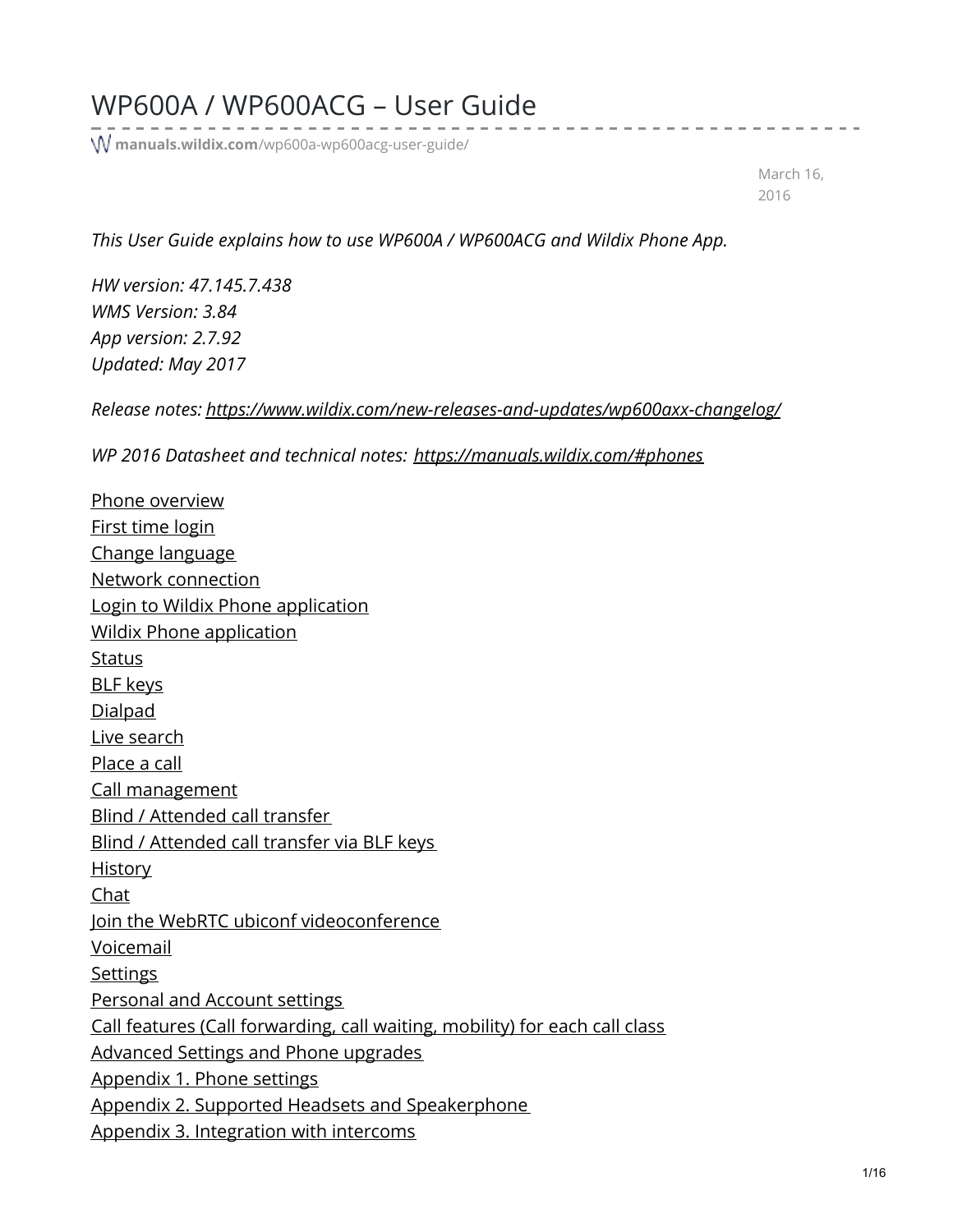Door open [function](https://manuals.wildix.com/wp600a-wp600acg-user-guide/#post-36405-_67d3juq0vunh) Display [incoming](https://manuals.wildix.com/wp600a-wp600acg-user-guide/#post-36405-_5s7qe2ehgp0g) video stream before answer [Appendix](https://manuals.wildix.com/wp600a-wp600acg-user-guide/#post-36405-_qy8qllp6yg1z) 4. Phone recovery

## Phone overview

Video tutorials: [https://manuals.wildix.com/video-tutorials/](https://manuals.wildix.com/?page_id=3298)

**LED Indicator**: New Voicemail / Incoming call / Missed call (blinking blue)

### **Keypad instruction:**



#### **Home screen:**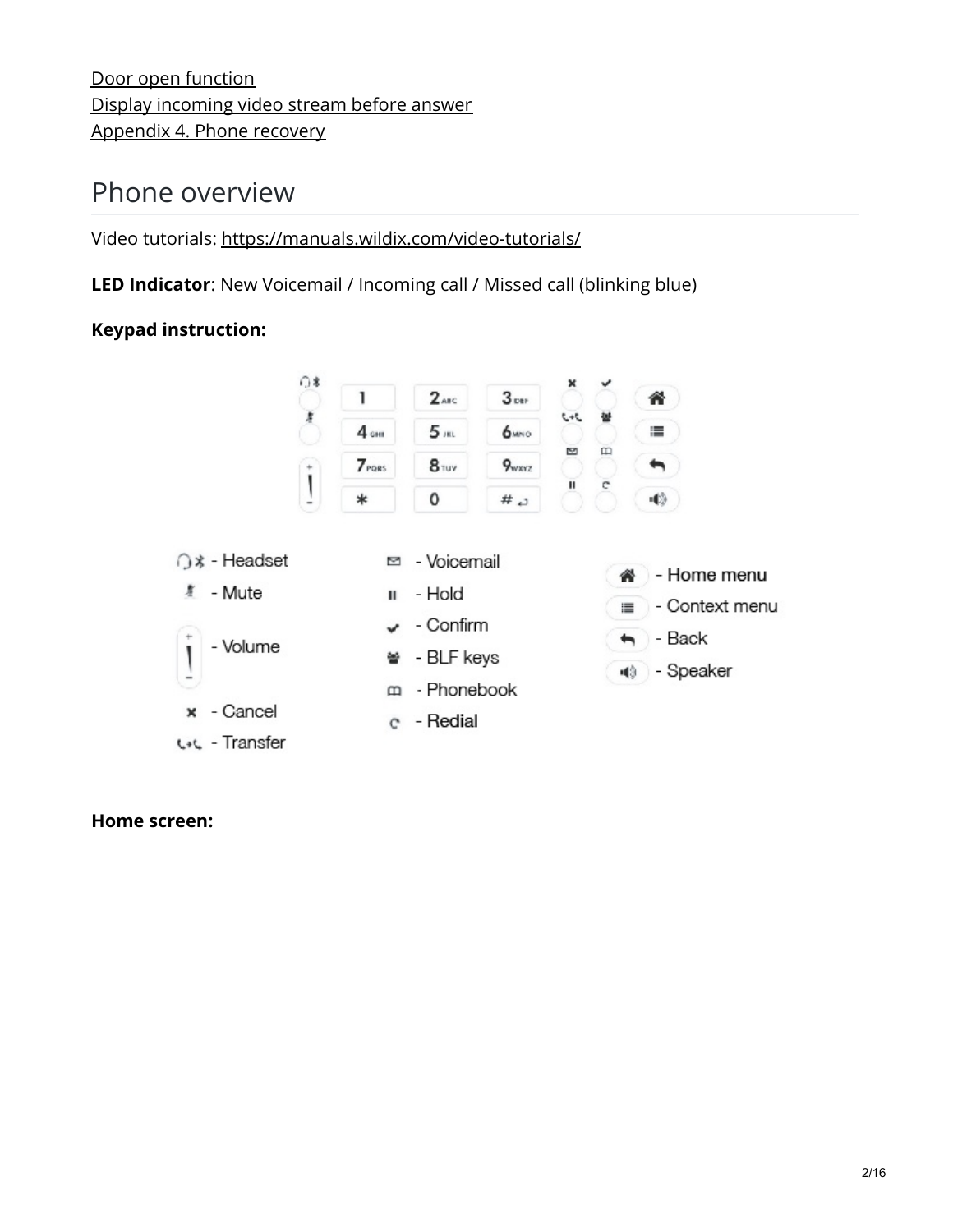

- 1 People (personal phonebook)
- 2 Wildix Phone app
- 3 Applications folder
- 4 Chrome browser (read the note on first time use of Chrome on [WP600AXX](https://manuals.wildix.com/first-time-use-of-chrome-on-wp600axx-technical-note/))
- 5 Phone settings
- 6 Notification drawer and status bar

# First time login

## Change language

- 1. Go to Settings > Personal > Language & input
- 2. Tap "Language"
- 3. Select the language from the list

### Network connection

- 1. Settings > Wireless & Networks
- 2. Select the Network:
	- Ethernet
		- Wi-Fi

#### **Ethernet**

- 1. Ethernet -> ON
- 2. IP address: the phone automatically receives the IP address from the DHCP Server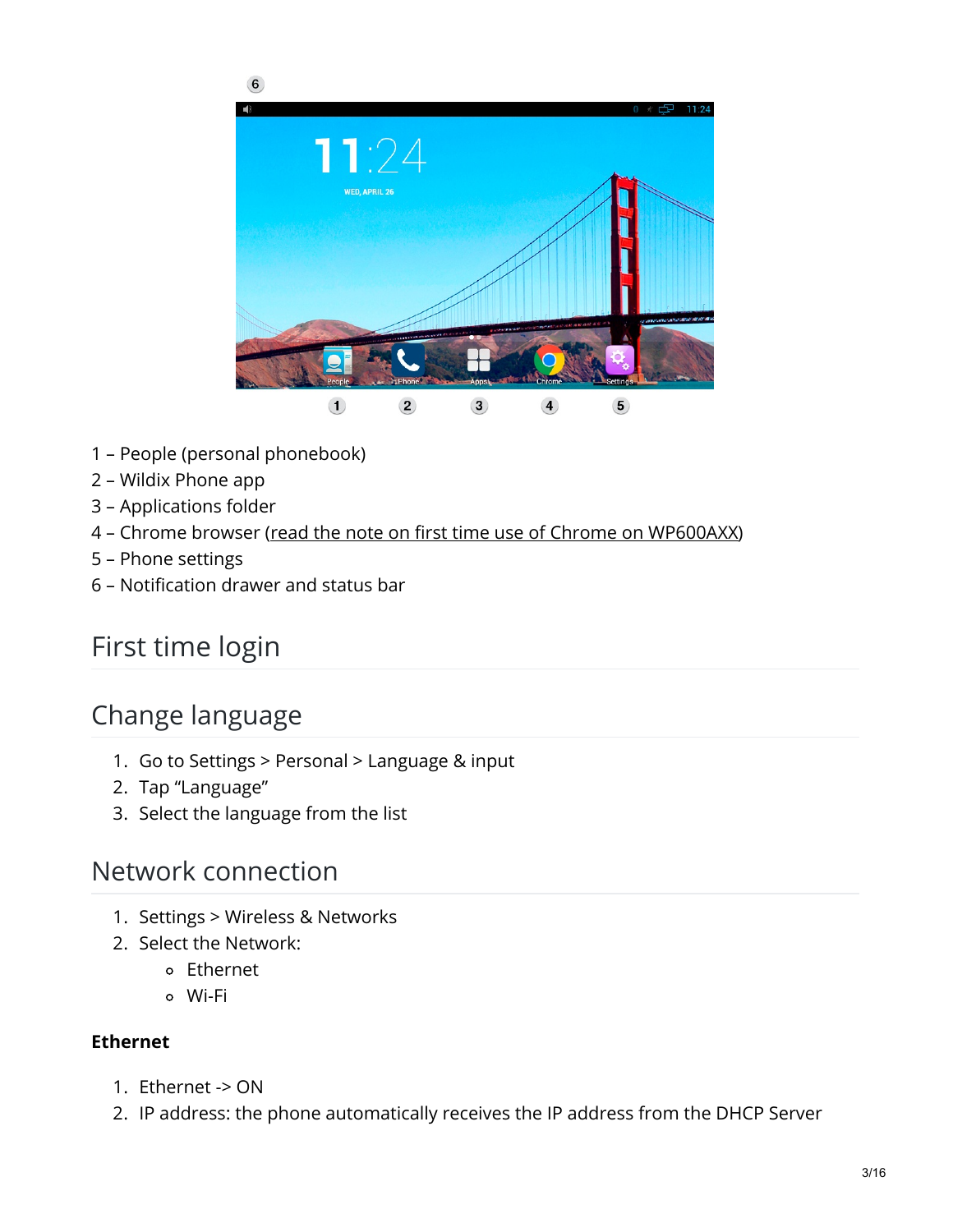

In case the phone has not received an IP address automatically, you can set up the Static IP:

- 1. Static IP: tick off
- 2. Enter the IP address manually

#### **Wi-Fi**

- 1. Wi-Fi -> ON
- 2. Select the Network from the list and enter the password (if necessary)
- 3. Tap "Connect"

## Login to Wildix Phone application

*After the phone has booted, the Phone app opens automatically.*

| $\bullet$ WO     |                    |                           |   |                         |             |                |                   | Ъ<br>16:16                       |  |  |
|------------------|--------------------|---------------------------|---|-------------------------|-------------|----------------|-------------------|----------------------------------|--|--|
|                  | <b>Account</b>     |                           |   |                         |             |                |                   |                                  |  |  |
|                  |                    |                           |   |                         |             |                |                   |                                  |  |  |
| <b>Domain</b>    | Itd.wildixin.com   |                           |   |                         |             |                |                   |                                  |  |  |
| <b>User name</b> | 324                |                           |   |                         |             |                |                   |                                  |  |  |
| <b>Password</b>  | $\bullet$          |                           |   |                         |             |                |                   |                                  |  |  |
|                  |                    |                           |   |                         |             |                |                   |                                  |  |  |
| $\mathbf q$      | W                  | e                         | r | t                       | 6<br>y      | $\mathbf u$    | i<br>$\mathbf{o}$ | p                                |  |  |
| a                | $\mathbf{s}$       | $\mathbf d$               | f | $\boldsymbol{g}$        | $\mathbf h$ | j              | $\mathbf k$       | П                                |  |  |
| ⇧                | $\mathbf{Z}% _{0}$ | $\boldsymbol{\mathsf{x}}$ | C | $\overline{\mathbf{v}}$ | $\mathbf b$ | $\overline{n}$ | m                 | $\overline{\mathbf{X}}$          |  |  |
| ?123             | ,<br>$\cdots$      |                           |   |                         |             |                | п<br>$\sim$       | Done<br>$\overline{\phantom{a}}$ |  |  |

Domain: PBX IP address or domain name

*You can enter the PBX name, "wildixin.com" domain is added automatically; if you leave this field blank, "auto.wildixin.com" is automatically added;*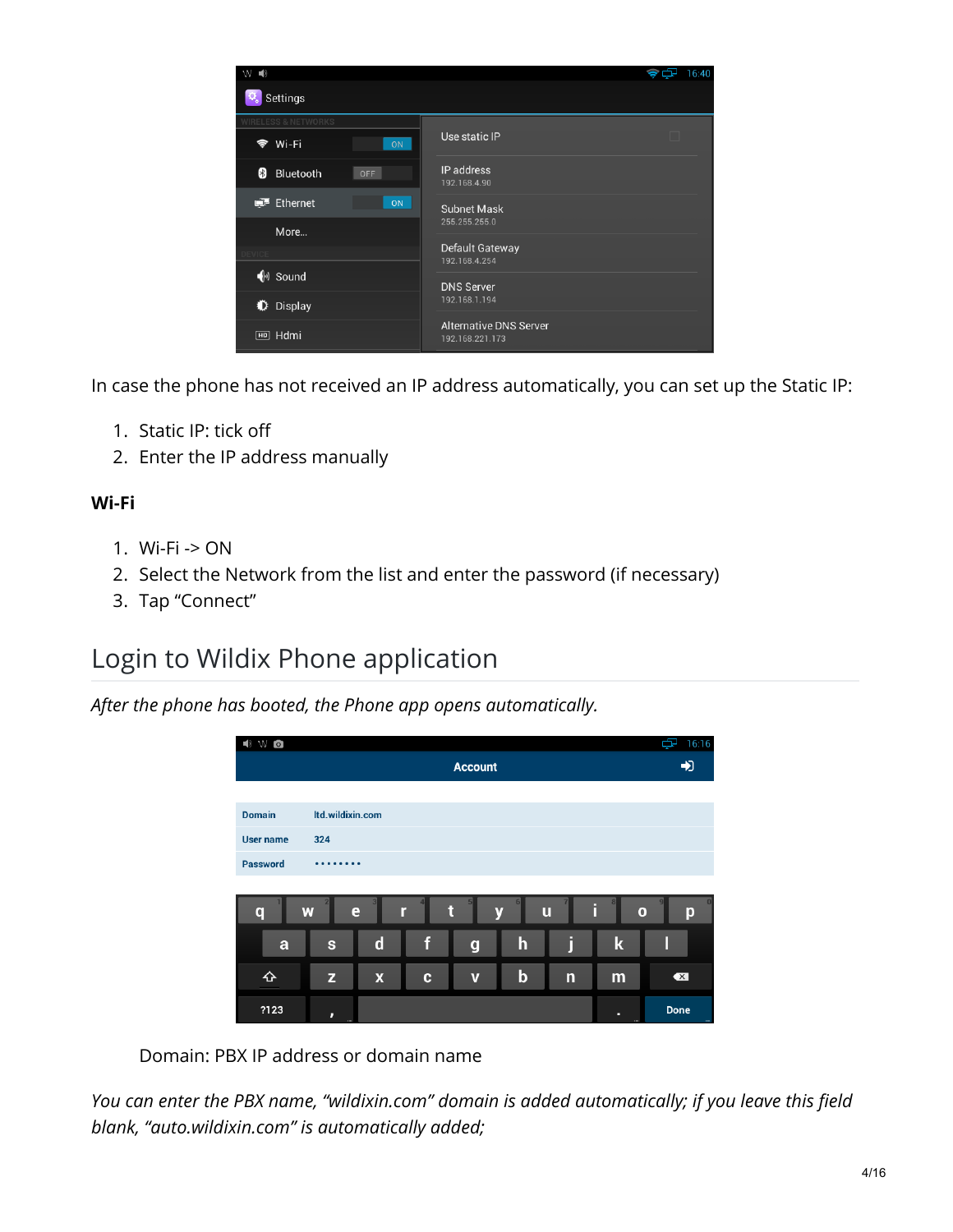- User name: extension number, user name or email address of user
- Password: user WEB password

Go to Settings -> Advanced -> Check for Updates. In case there is a new version available, follow the instructions on the screen to update.

# Wildix Phone application



- 1 Status
- 2 Voicemail
- 3 History
- 4 Dialpad
- 5 BLF Keys
- 6 Chat
- 7 Settings

*You can swipe between the Phone app menu tabs by swiping with the finger on the phone screen to the right / to the left.*

### Status

Click user status to:

- Set your status to DND / Away and set expiry time for this status (optional)
- Set the status message (optional)

## BLF keys

Monitoring and management of colleagues and features.

*Max 120 elements can be added for monitoring (features and colleagues). Swipe on the screen to the left/to the right to move between the pages of Feature keys.*

*You can customize the size of the BLF keys in this menu in Phone App > Settings > Advanced Settings "X keys per page". (More info: [Advanced](https://manuals.wildix.com/wp600a-wp600acg-user-guide/#post-36405-_9hzbmvkd9keo) Settings)*

### **Configure BLF keys**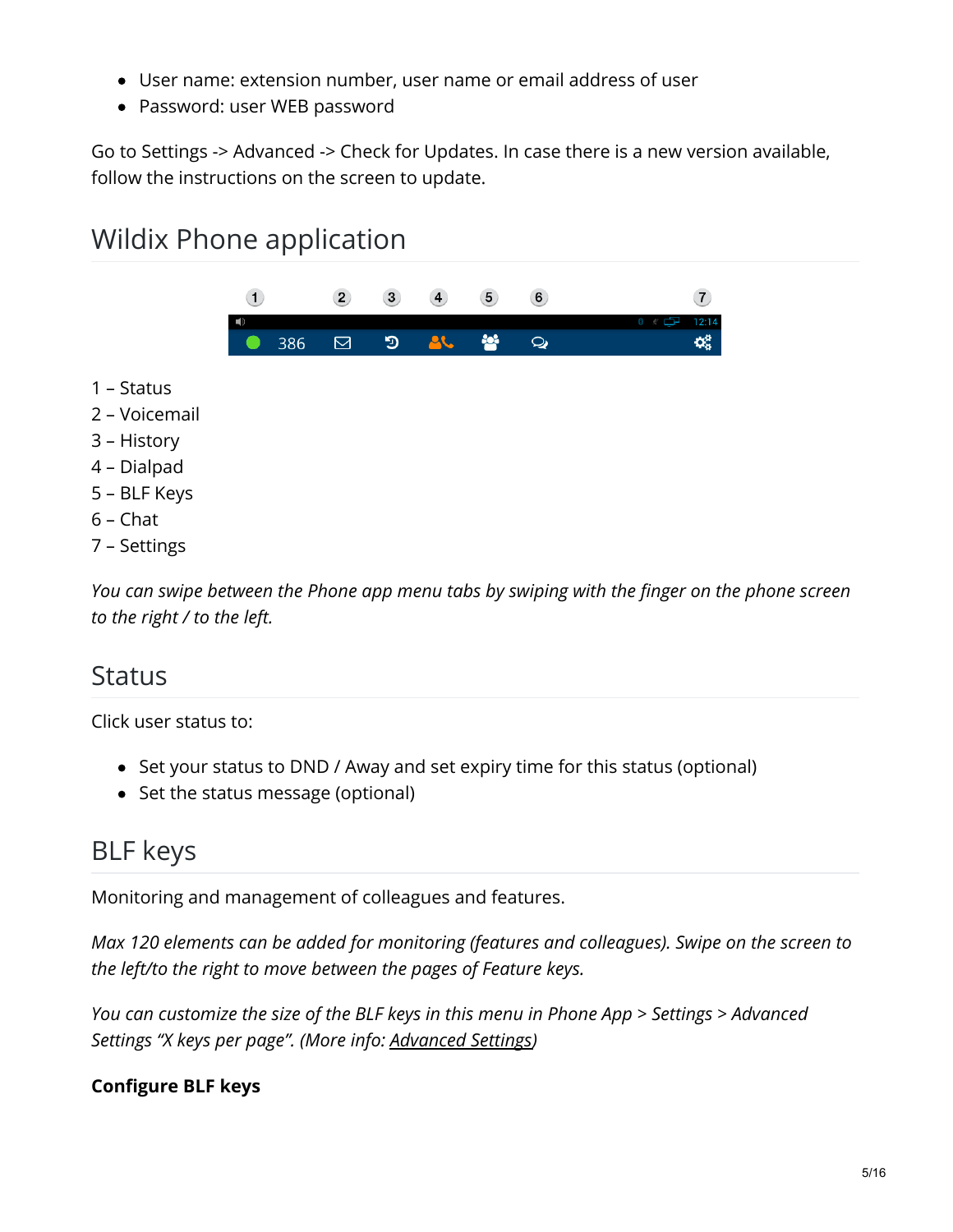BLF keys must be configured in Collaboration > Settings > Feature keys / or in WMS (more info: <https://manuals.wildix.com/function-keys-blf-keys-wp/>)

| <b>Function keys</b><br>Personal<br><b>Features</b> | Fax Server Web Zero Distance | Extensions           |           |                              |
|-----------------------------------------------------|------------------------------|----------------------|-----------|------------------------------|
| + Colleague                                         | 3 Send DTMF                  | 11                   | Set title |                              |
| + Line                                              |                              |                      |           |                              |
| + Speed dial                                        | 4 Colleague                  | 303                  | Set title |                              |
| + Empty key                                         | 5 Colleague                  | 332                  | Set title |                              |
| + Trunk                                             |                              | 103                  | Set title |                              |
| + Timetable                                         | 6 Colleague                  |                      |           | -                            |
| $+$ Switch                                          | 7 Colleague                  | 108                  | Set title | $\qquad \qquad \blacksquare$ |
| $+3$ state switch                                   | 8 Colleague                  | 124                  | Emiliano  |                              |
| + Group pick up                                     |                              |                      |           |                              |
| + Call group status                                 | 9 Speed dial                 | +38048212345         | Set title |                              |
| + Dial call group                                   | 10 Colleague                 | 106                  | Set title | -                            |
| + Send DTMF                                         | 11 Colleague                 | 130                  | Set title |                              |
| + Local phonebook                                   | Add exp<br>۰                 | $\qquad \qquad \Box$ | Print     |                              |

Example of BLF keys configuration in Collaboration:

Save

#### **Supported BLF Keys**

- Colleague
	- monitor status (ringing/in call; dnd/away)
	- call (tap the element and select "call")
	- call pickup (tap the element while the status is "ringing" and select "pickup")
	- transfer a call (tap the element and select "transfer" during a call)
- Speed Dial
	- call number configured as speed dial

*Note: you can use any shortcut based on Feature codes with Speed Dial function key, example: enter the value "cgmanager\*2\*[call\_group\_ID]" into the field for dynamic call group login / logout*

- $\bullet$  Trunk
	- monitor status for BRI/FXO/GSM (green/red)
	- call through this trunk (if green)
- Timetable
	- monitor status (green/yellow/red)
	- change status (tap the element and select "call")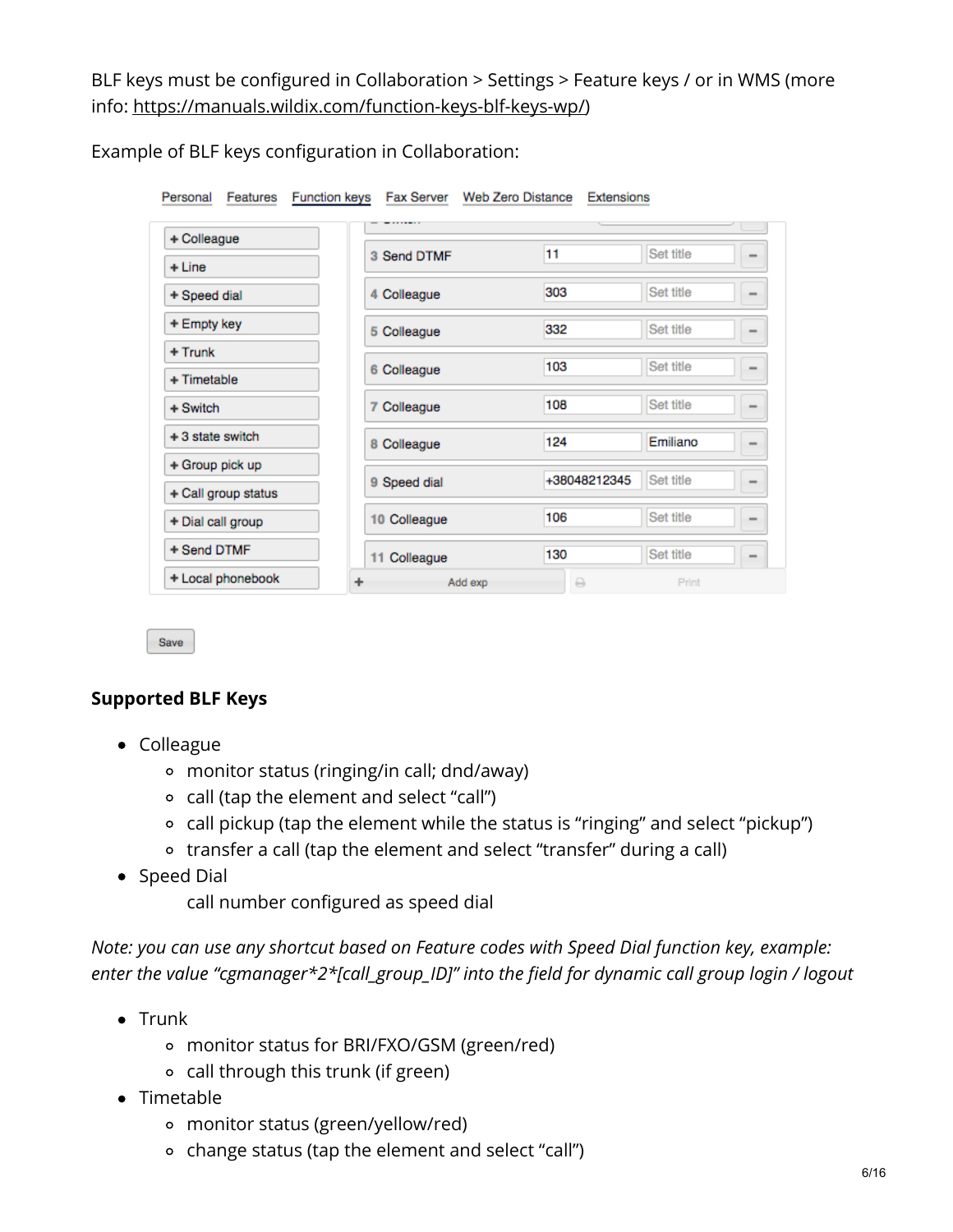- Switch
	- monitor status (green/red)
	- change status (tap the element and select "call")
- 3 state switch
	- monitor status (green/yellow/red)
	- change status (tap the element and select "call")
- Group Pick up
	- pickup a ringing call of user belonging to your ACL group on the same PBX
- Call group
	- monitor status (red=incoming call; green=idle)
	- call a call group (tap the element and select "call")
	- pickup a ringing call (tap the element and select "pickup" if red)
- Send DTMF

# Dialpad

This menu allows you to search for contacts in PBX phonebooks, place and manage calls.

### Live search

*Live search is performed in all the shared phonebooks; first colleagues that match the searched criteria are displayed, then phonebook contacts.*

Start entering a number or a name into the Search field:



### Place a call

Enter the number and tap the green button

The number you entered is automatically dialed after the timeout of 5 seconds, if the handset is in *off-hook position*

Otherwise start entering a number or a name into the Search field, then tap on the contact that appears below the Search field

### Call management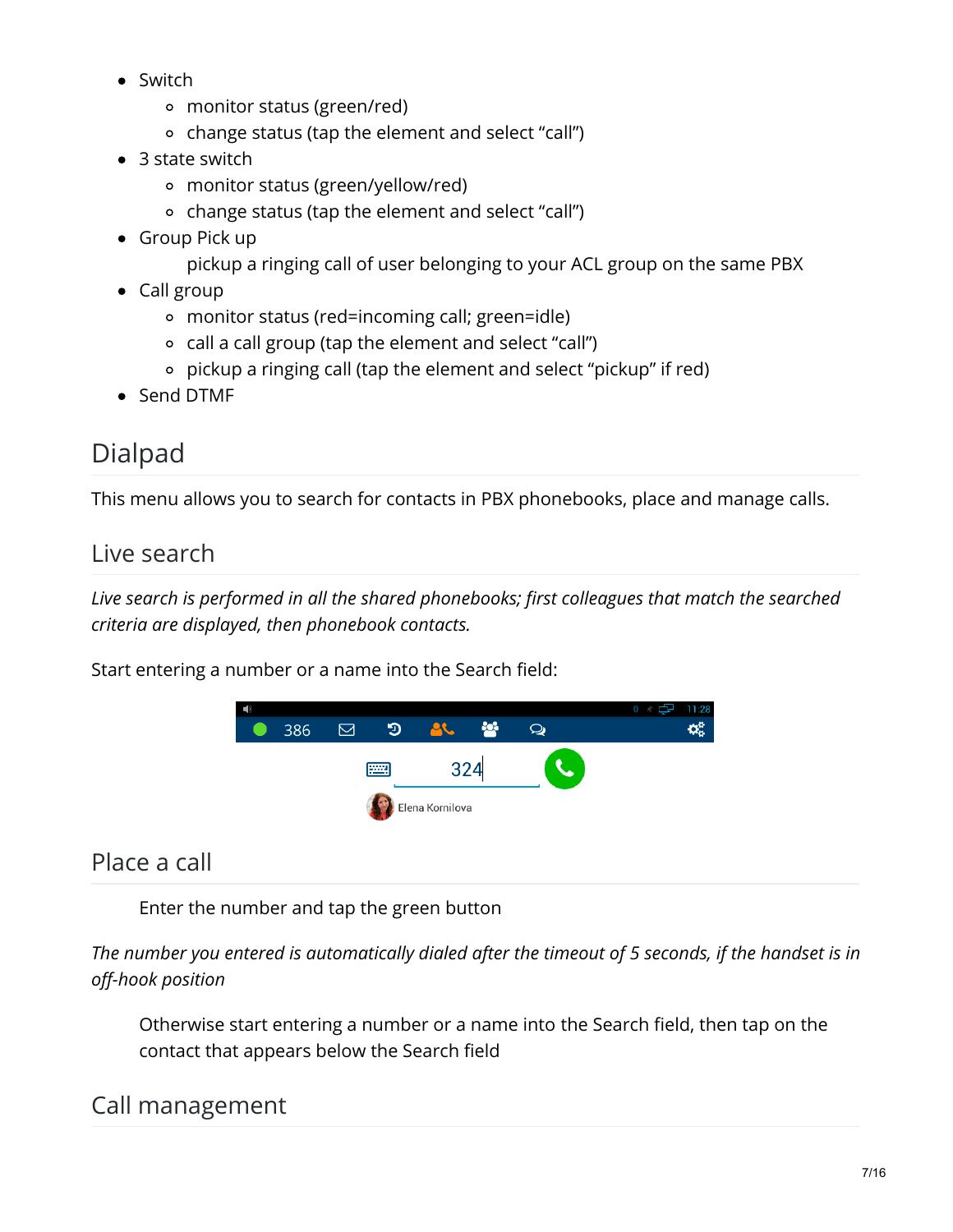

- Mute / Unmute
- Hold / Resume
- Hang up
- [Transfer](https://manuals.wildix.com/wp600a-wp600acg-user-guide/#post-36405-_angal2d9h196)
- Video
- Conference (in case there are more than one active calls)
- New call

### Blind / Attended call transfer

- 1. During a call tap "Transfer"
- 2. Enter the number for the transfer into the Search field:



 – Tap for Attended transfer (call recipient is notified): new call starts, tap "Transfer" button again from Call window to complete the transfer

– Tap for Blind transfer (call recipient is not notified)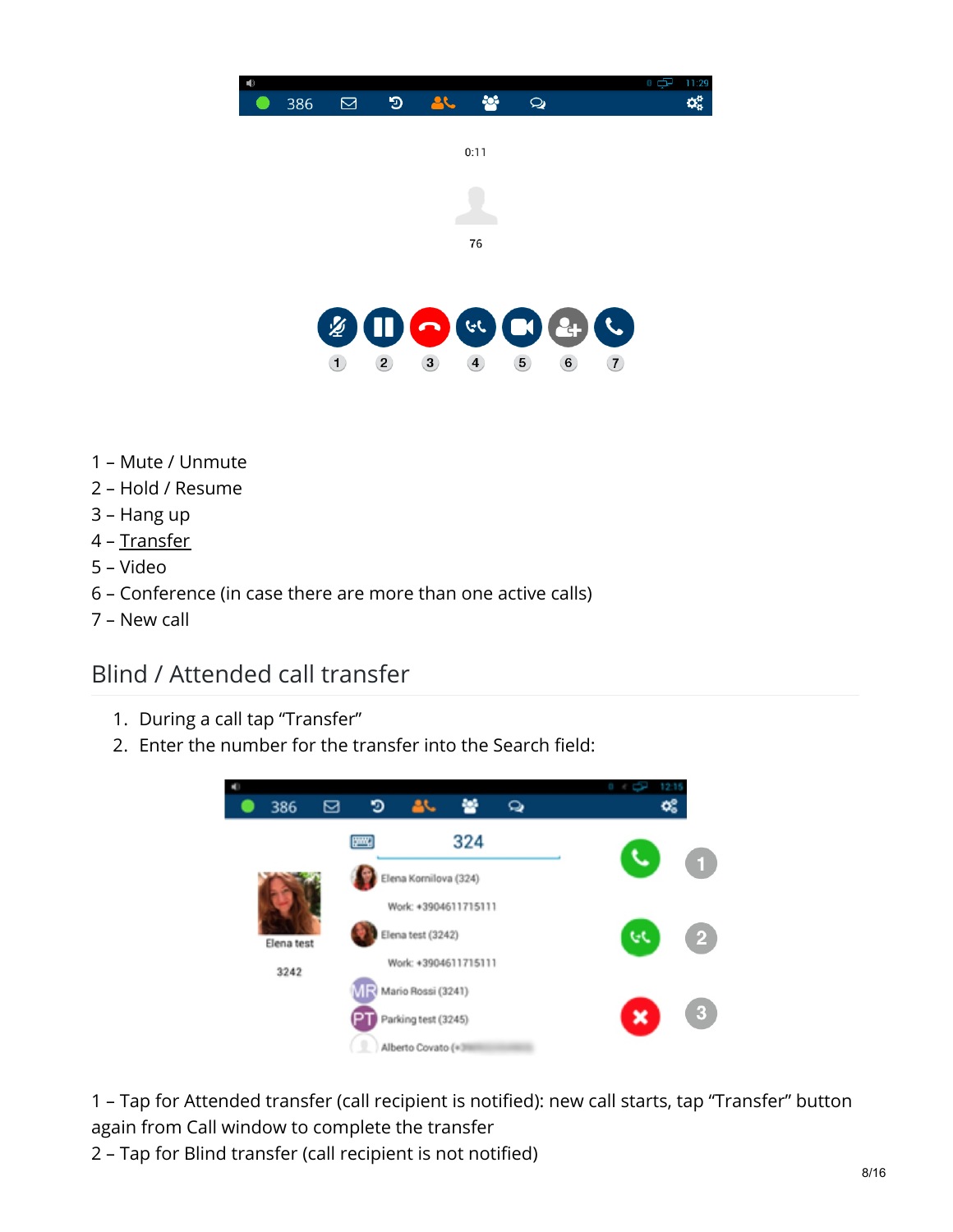## Blind / Attended call transfer via BLF keys

Transfer a call to a colleague / a call group configured as BLF key

### 1.

- 1. During a call, go to BLF keys menu
- 2. Tap the BLF key of colleague / call group
	- Tap "Transfer" for blind transfer (without notification)
	- Tap "Call" for attended transfer (with notification): new call starts, tap "Transfer" button again from Call window to complete the transfer

|     |                 |   |           |                 |  |  |  | 12:22 |
|-----|-----------------|---|-----------|-----------------|--|--|--|-------|
| 386 | ⊠               | ෟ | <b>AL</b> |                 |  |  |  |       |
|     | Elena Kornilova |   |           |                 |  |  |  |       |
|     |                 |   |           | Elena Kornilova |  |  |  |       |
|     |                 |   | Transfer  |                 |  |  |  |       |
|     |                 |   | Call      |                 |  |  |  |       |
|     |                 |   |           | Cancel          |  |  |  |       |
|     |                 |   |           |                 |  |  |  |       |
|     |                 |   |           |                 |  |  |  |       |
|     |                 |   |           |                 |  |  |  |       |

## **History**

This menu allows you to:

- See the list of all the calls and call duration (synced with Wildix PBX)
- Redial

## Chat

This menu allows you to:

- Start a chat
- Send Post-It messages
- Monitor presence status / location of colleagues
- Place a call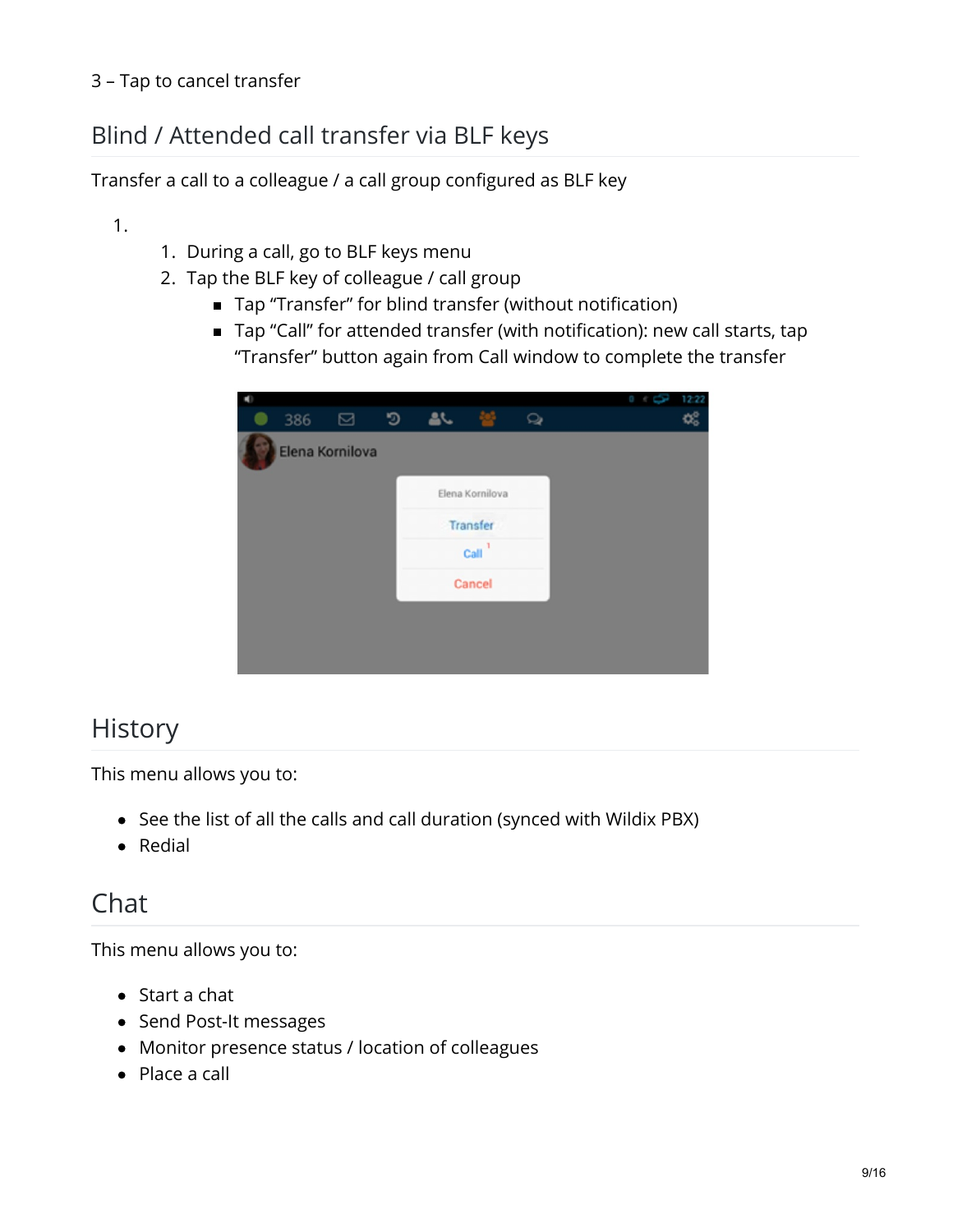

- 1 Search field
- 2 Tap to send a file, a photo (up to 100Mb) / Post-It
- 3 Call

*You can disable / enable visual new chat messages notifications in Phone App Settings > Advanced.*

### Join the WebRTC ubiconf videoconference

*This is a beta version, the number of participants is limited to three users.*

*You cannot start ubiconf videoconference from WP600AXX, you can only participate (you must be invited).*

- 1. To participate in a conference from WP600 / WP600ACG, you must be invited by a PBX user. You receive the invitation to chat
- 2. Tap the invitation link to access the conference and select "Chrome" browser

*Tap "Always" the first time you access a conference, to set up Google Chrome as the default browser.*

*In order not to be distracted by calls received via Phone app, go to Phone Settings > Advanced, "Allow usage of other VoIP Apps" = ON (in this case Phone app does not open automatically during an incoming call)*

*More info about ubiconf in User Guide: <https://confluence.wildix.com/x/qgAFAQ>*

### Voicemail

This menu allows you to:

• Listen to Voicemails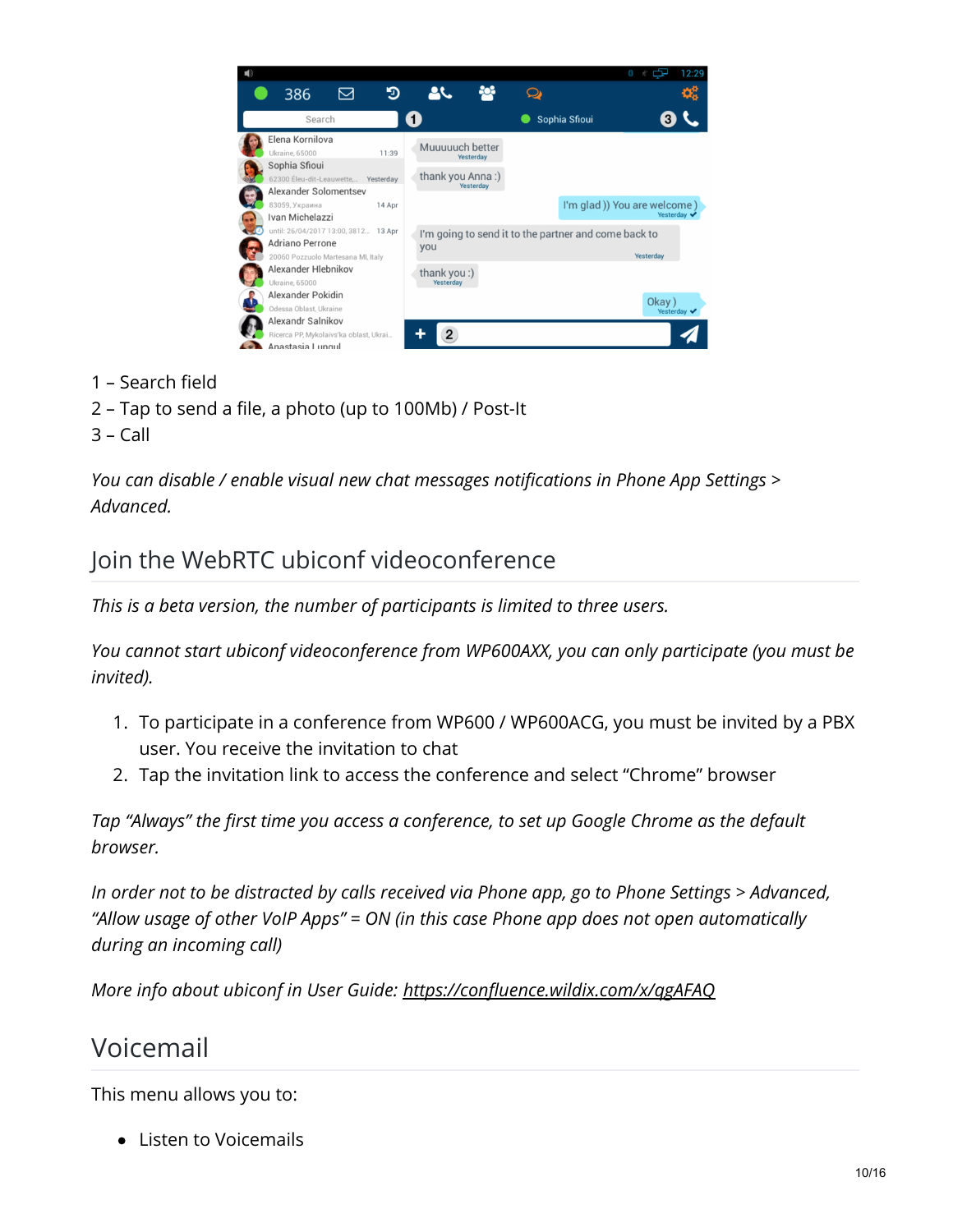- Delete Voicemails
- Mark Voicemails as "Read"

# Settings

*Personal and Call features for each Call class is synced with the PBX*

### Personal and Account settings

- Account: Login to Wildix Phone [application](https://manuals.wildix.com/wp600a-wp600acg-user-guide/#post-36405-_6co82tvwp182)
- Personal:
	- E-mail
	- Mobile
- Ringtone: Ringtone playback and selection
- Ringtone volume: Adjust the volume level

## Call features (Call forwarding, call waiting, mobility) for each call class

### **Internal**

- Call reject: ON / OFF
- Call forward Busy / Call forward No Answer / Call forward All. To enable:
	- 1. Switch ON
	- 2. Tap on the destination field underneath
	- 3. Enter the number using the phone keyboard or the pop-up keyboard on the screen or enter VOICEMAIL
- Call waiting (receive more than one call at a time): ON / OFF
- Mobility with timeout (receive incoming calls also to your mobile number). To enable:
	- 1. Switch ON
	- 2. Tap the timeout field underneath and enter the numeric value in seconds

*Make sure Mobile number is entered in Settings > Account > Personal > Mobile*

### **External / Blacklist / Whitelist**

*Same Features as for Internal class, in addition, this menu allows you to select the Ringtone for each Call Class*

| 响                     |   |   |  |  |  | a  | (43) |
|-----------------------|---|---|--|--|--|----|------|
| 386                   | 罓 | ৩ |  |  |  |    | 98   |
| <b>External</b>       |   |   |  |  |  |    |      |
| <b>Activate class</b> |   |   |  |  |  | ON |      |

Switch ON to activate the class, then you can change other settings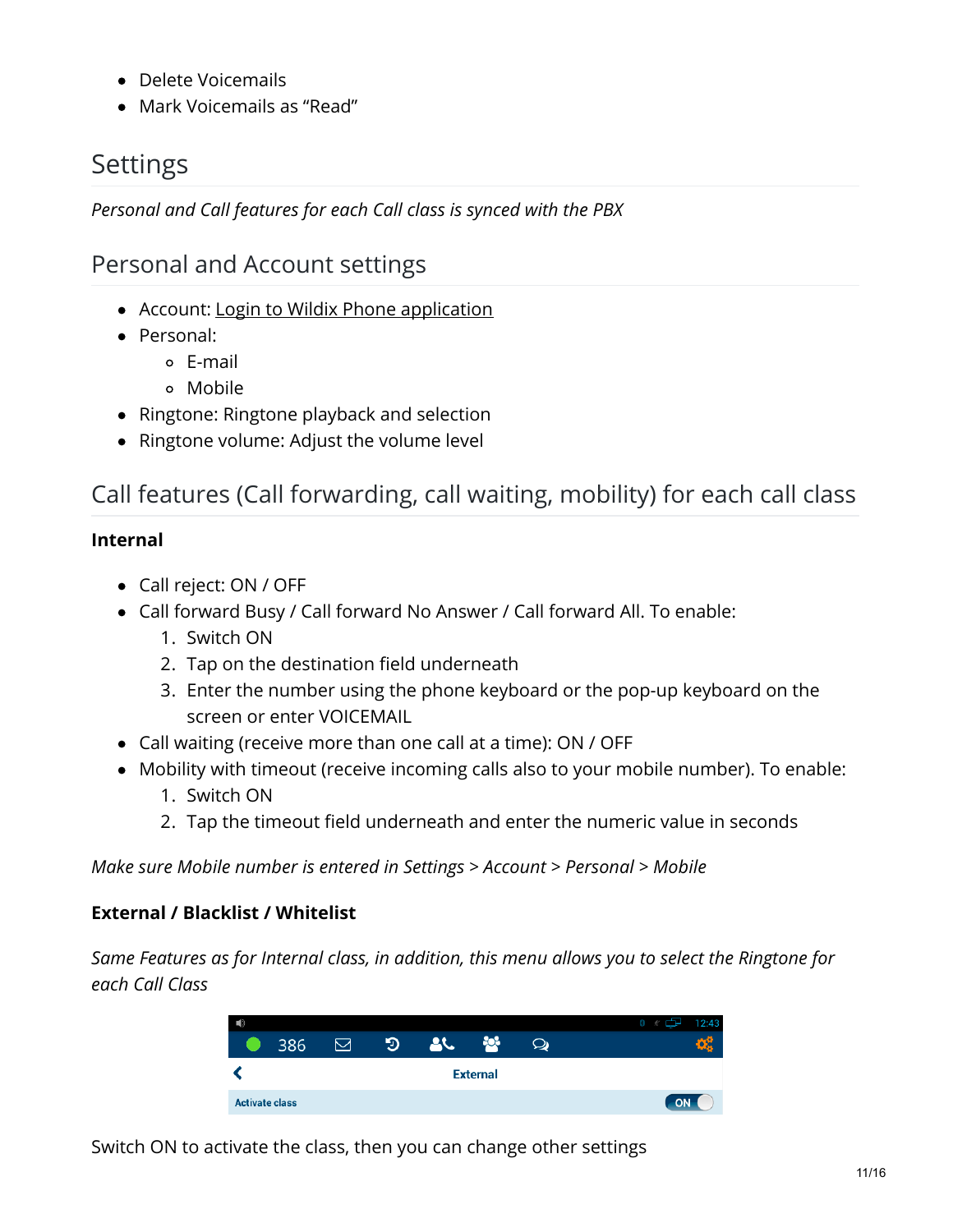#### **Advanced:**

- Update source: allows installing "preview" versions (changelog and upgrade instructions: Wildix [website](https://www.wildix.com/new-releases-and-updates/wp600axx-changelog/))
- Check for Updates: tap to search for new versions; in case the new version is available, follow the instructions on the screen to upgrade
- Ringtone: select the ringtone playback mode in case headset is connected: Headset / Speaker / Headset+Speaker (ringtone is played one time to headset and then to speaker)
- Initiate video calls (On / Off): when On, video is automatically started upon starting an audio call

*Starting from WMS 3.85.35510: you can receive video from doorphones, even when the option is disabled*

- Audible DTMF (On / Off)
- Automatic upgrades (On / Off); when Off, an additional option "Notify of new versions On/Off" is displayed
- Allow usage of other VoIP Apps (On / Off): when On, Phone app does not open automatically during an incoming call *We recommend to enable this option for ubiconf Videoconference*
- Show chat notification (On/Off): enable / disable visual new chat message notifications
- Number of BLF keys:
	- 4 keys per page (supported in case 12 or less keys are configured: 3 pages x 4 keys)
	- 18 keys per page (supported in case 54 or less keys are configured: 3 pages x 18 keys)
	- 40 keys per page (default: 3 pages x 40 keys)

**Developer:** advanced developer settings

**About**: information about Phone application and current version

## Appendix 1. Phone settings

#### **Wireless & Networks**

Wi-Fi: ON / OFF

Scan for networks, view the list of available networks, add a new one.

Bluetooth: ON / OFF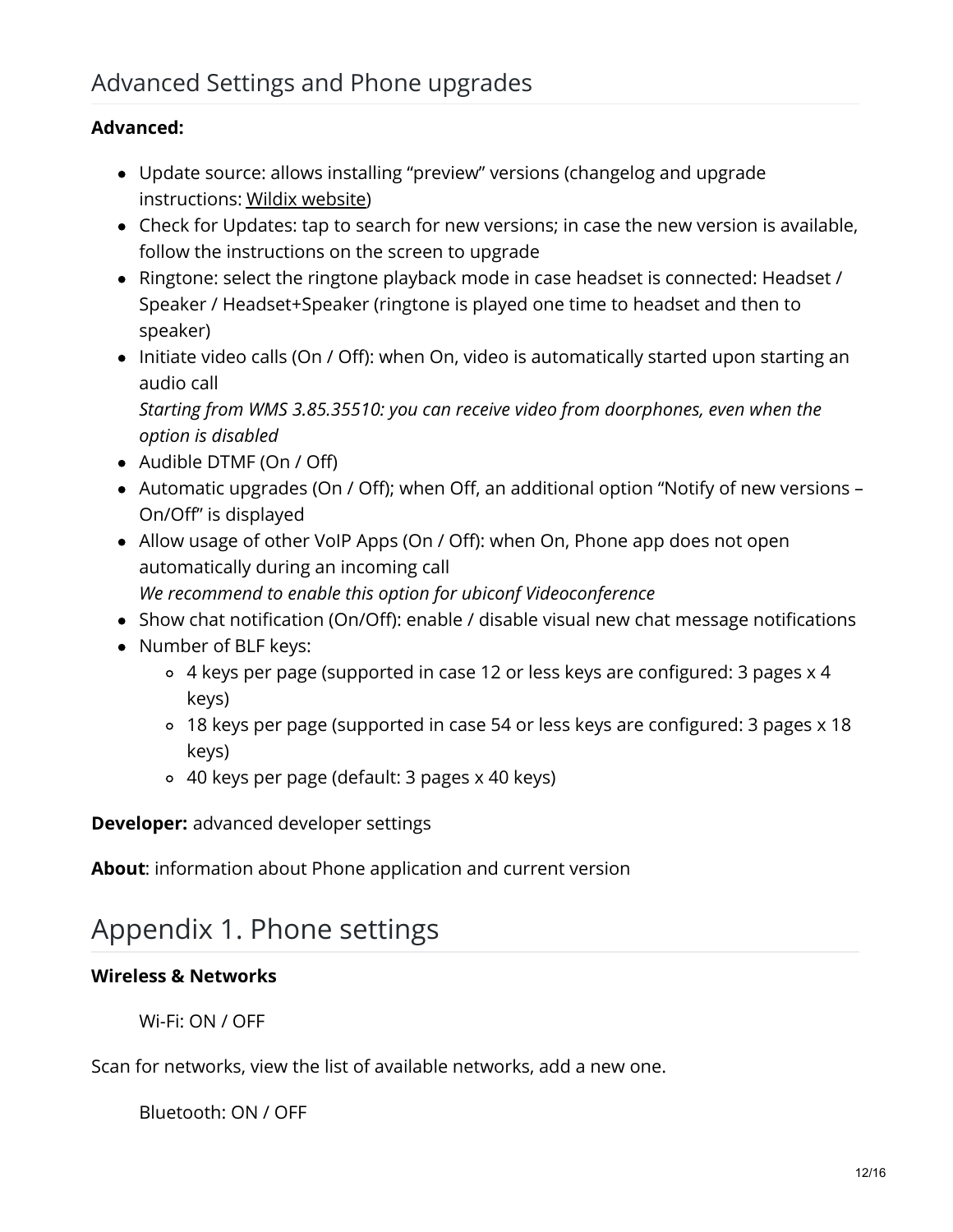Search for devices, view the list of paired devices, unpair devices, see the received files

Ethernet: ON / OFF

Use DHCP or tick off "Use static IP" and enter the parameters manually

More: Advanced network settings (VPN, Portable hotspot, PPPOE, VLAN, Proxy settings, Net Priority – Give priority to Wi-Fi or Ethernet when both are enabled)

#### **Device (Sound, Display, Storage, Storage, Apps)**

- Sound
	- Volumes: adjust Music volume, Ringtone & notifications volume Alarms volume
	- Ringtone and notification: select Call ringtone, Default notification sound
	- System: tick off to enable Dial pad touch tones and Touch sounds
- Display
	- Brightness: adjust the brightness level
	- Wallpaper: select the wallpaper
	- Sleep: adjust the timeout for screen sleep mode
- Hdmi: allows you to enable HDMI, select the Resolution, adjust the Screen Zoom
- Storage: all the information about memory usage
- Apps: view and manage all the applications (allows you to force-quick Phone APP: select Phone App from the list -> Force stop)

#### **Personal (Language and input, Security, Backup)**

- Security: enable screen lock, device administration, credentials storage
- Language & input:
	- Language: tap Language to select another language from the list
	- o Spell checker: tick off to enable, tap the icon on the right, then tap the earth icon to select a different language for spell checker
	- Personal dictionary: allows you to create a user dictionary
	- Keyboard & Input methods: tap the Settings icon to the right from the keyboard choice to select a different language for the input
	- o Speech: allows you to enable and to set up text-to-speech options
	- Mouse/Trackpad: allows you to adjust the pointer speed
- Backup & reset: allows you to enable the backup and to set up the parameters for backup, and to restore the phone to the factory defaults

### **Accounts**

Add and manage accounts. Enable the Google account to be able to download the applications from Google Play Market and to use Google Calendar. Tap + to add a new account.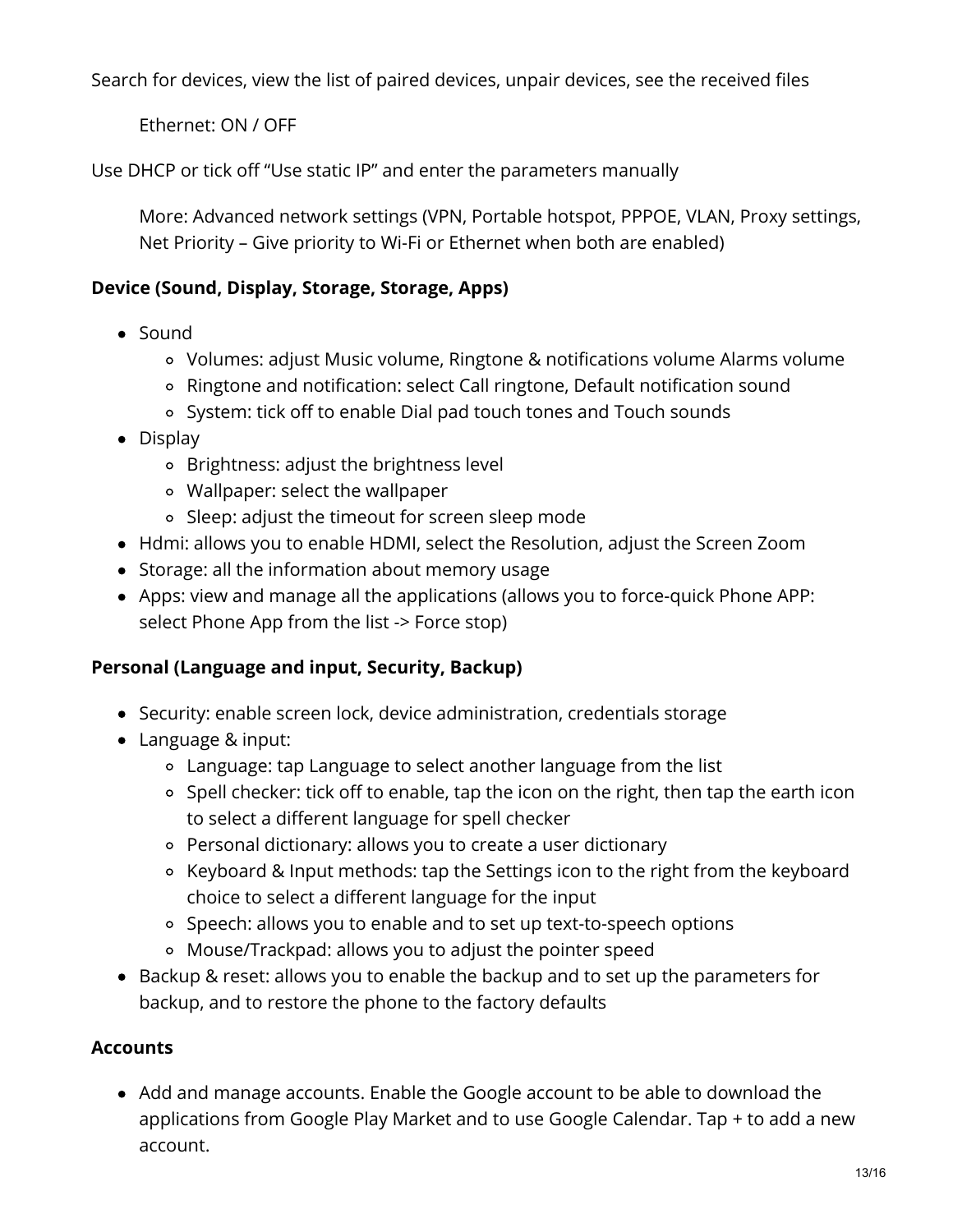Allows you to manage the Privacy settings (location and adds)

### **System (Date and time, Accessibility, Phone information)**

- Date & time: allows you to enable automatic time and date settings or to set up time and date manually, select the time zone, select the format of time and date, set up the SNTP Server
- Accessibility: special needs settings (TalkBack, Magnification, Large text, Speak passwords, enable Accessibility shortcut)
- About Multimedia Terminal: information about system update, status, model, Android and Kernel version, legal information

# Appendix 2. Supported Headsets and Speakerphone

### **Supported Headsets**

Wildix Headsets compatible with WP600AXX: monoaural (WHS-Mono), binaural (WHS-Duo) and bluetooth (WHS-BT).

For connection of WHS-BT headset, read the guide: WHS, [WP490EXT,](https://manuals.wildix.com/?page_id=8202) WPEHS – Quick Start Guide

Third-party headsets integrated with Wildix "Wildix Compatible Headsets – Jabra, Plantronics, [Sennheiser,](https://manuals.wildix.com/?page_id=5405) JPL"

### **ubiconf-Voice speakerphone**

To connect the ubiconf-Voice speakerphone to WP600AXX:

- 1. Press and hold (2secs) the Bluetooth button until the light flashes blue.
- 2. Enable Bluetooth on the device, and select ubiconfVoice from the list of available Bluetooth devices.
- 3. The light turns solid blue when the connection is established.

*More information in ubiconf-Voice Speakerphone User Guide and ubiconf Datasheet, available on [https://manuals.wildix.com](https://manuals.wildix.com/)*

# Appendix 3. Integration with intercoms

*Info on intercoms which are fully integrated with Wildix system: [www.wildix.com/integrations](http://www.wildix.com/integrations)*

*User Guides on Integration with some Intercoms are available on [https://manuals.wildix.com](https://manuals.wildix.com/) under "Intercoms" section*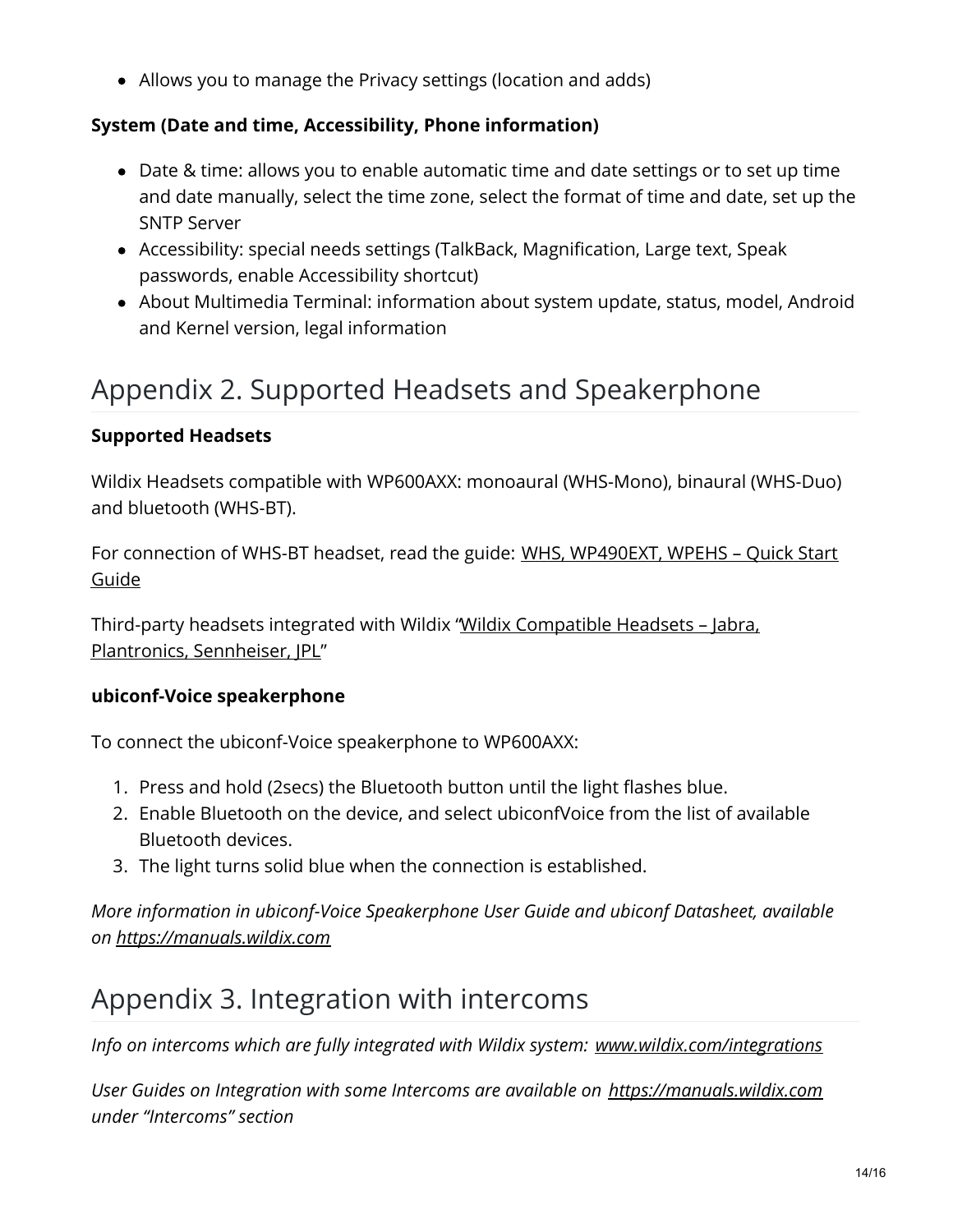## Door open function

You can add an unlock button allowing you to open the door from the call management window.

Add Dialplan Custom Application: **SIPAddHeader(Unlock-Button:\*1234#)**

where "\*1234#" is DTMF



## Display incoming video stream before answer

#### Add Dialplan Custom Application **SIPAddHeader(Camera:http://admin:admin@192.168.1.100/picture0.jpg)**

where:

- admin:admin username and password, if needed
- 192.168.1.100 IP address of intercom / camera
- /picture0.jpg picture URL (only .\*jpg format is supported at the moment)

More examples:

- SIPAddHeader(Camera:http://www.testcam.local/camera/image.jpg)
- SIPAddHeader(Camera:http://admin:admin1@10.100.4.44/snapshot/view0.jpg)
- SIPAddHeader(Camera:http://admin:meinsm@10.100.4.113/record/current.jpg?sync=- 99)
- SIPAddHeader(Camera:https://admin:mypassword@10.100.4.111/api/camera/snapshot? width=1280&height=960&fps=15) (2N example)

*Note: this custom application can be used in two scenarios: 1) call a doorphone and see the video stream 2) see video stream from the doorphone before answer*